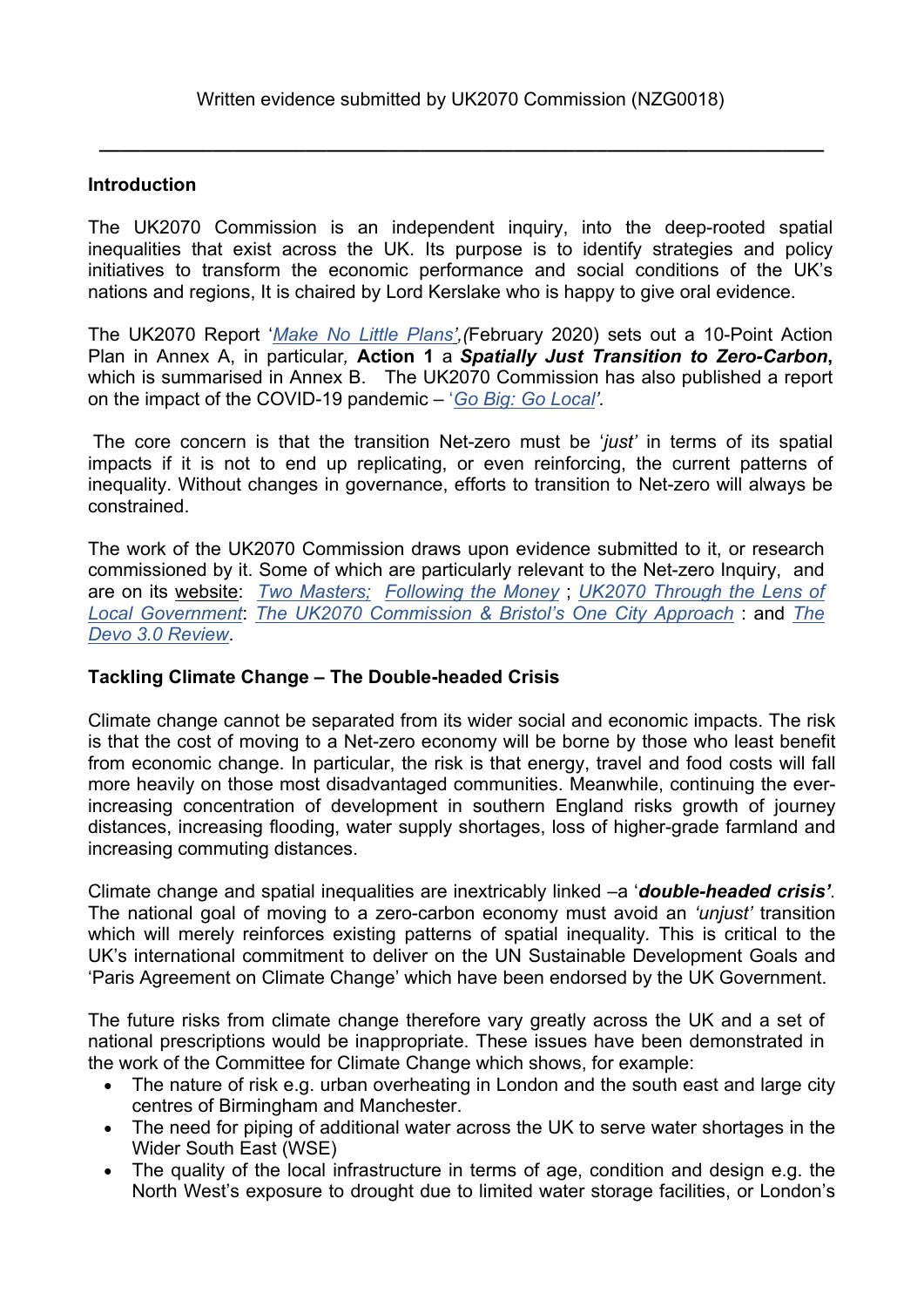protection from tidal flooding due to the Thames Barrier.

 The differences in local geography affecting risk from rates of run-off and soil erosion.

# **Responding to Climate Change - The Double-headed Opportunity**

In responding to this double-headed crisis it is vital to seize the opportunities created by the new industrial demands associated with a zero-carbon economy (e.g. in terms of energy and products) and transform the impending crisis into a '*double-headed opportunity of clean growth'*, whereby:

- The delivery of clean growth helps drive the geographical rebalancing of the economy by giving priority to investing in the new *[green](https://assets.publishing.service.gov.uk/government/uploads/system/uploads/attachment_data/file/700496/clean-growth-strategy-correction-april-2018.pdf)* [i](https://assets.publishing.service.gov.uk/government/uploads/system/uploads/attachment_data/file/700496/clean-growth-strategy-correction-april-2018.pdf)ndustries in areas of greatest need.
- The delivery of a more balanced green economy mitigates climate change impacts, e.g by using brownfield land and reducing journey times especially in London and the Wider South East.

The scale of these opportunity is highlighted in the Government's *[Clean](https://www.gov.uk/government/publications/clean-growth-strategy) [Growth](https://www.gov.uk/government/publications/clean-growth-strategy) [Strategy](https://www.gov.uk/government/publications/clean-growth-strategy),* for example the UK's low carbon economy could grow by 11% per year to 2030 – four times faster than the rest of the economy – and deliver over £60 billion in export sales.

This potential has been reinforced in the *[NP11](https://www.np11.org.uk/wp-content/uploads/2019/11/20191108_NP11_Energy-and-Clean-Growth-Report_FINAL_Digitalv2.pdf) [report](https://www.np11.org.uk/wp-content/uploads/2019/11/20191108_NP11_Energy-and-Clean-Growth-Report_FINAL_Digitalv2.pdf)* which concluded that there is a £2 billion economic opportunity, with potential for 100,000 jobs and a stated target of halving carbon emissions by 2032 through a new Net Zero North partnership.

Similarly, there is a need for a '*double-headed approach to environmental policies'* embedded into a National Spatial Plan, for example:

- *Managing rising sea-levels*, for example by harnessing tidal power of our estuaries upon which several of our major cities sit, and the creation of new English polders linking the risk global food shortages and rural regeneration.
- *Integrating the national natural assets* to the pressure of growing urbanisation, through a network of National Urban Parks, linked to the designation of National Heritage Areas.
- *Creation of new landscapes* for example 'Nature Recovery Network and a National Forestry Strategy.

# **Experience of Responding to Climate Change**

Central to policy is the need for an explicit spatial dimension in the UK's plan for Net-zero giving priority to the most vulnerable communities, if necessary, with a dedicated funding regime. This requires a four-pronged approach through specific programmes of action for:

- Disadvantaged communities;
- High-carbon using regions;
- The location of new low-carbon industries; and
- Embedding inequality in economic assessment processes

There is emerging experience in identifying such opportunities. These seek to harness new industrial demands in transitioning to a zero-carbon economy to support a more balanced economic geography for the UK. For example:

 Tees Valley Mayor and Combined Authority : Hydrogen Hub have put at the heart of the *[Local](https://teesvalley-ca.gov.uk/wp-content/uploads/2019/07/10b-Appendix-2-Draft-Tees-Valley-Local-Industrial-Strategy.pdf) [Industrial](https://teesvalley-ca.gov.uk/wp-content/uploads/2019/07/10b-Appendix-2-Draft-Tees-Valley-Local-Industrial-Strategy.pdf) [Strategy](https://teesvalley-ca.gov.uk/wp-content/uploads/2019/07/10b-Appendix-2-Draft-Tees-Valley-Local-Industrial-Strategy.pdf)* reflected in a range of initiatives including Net Zero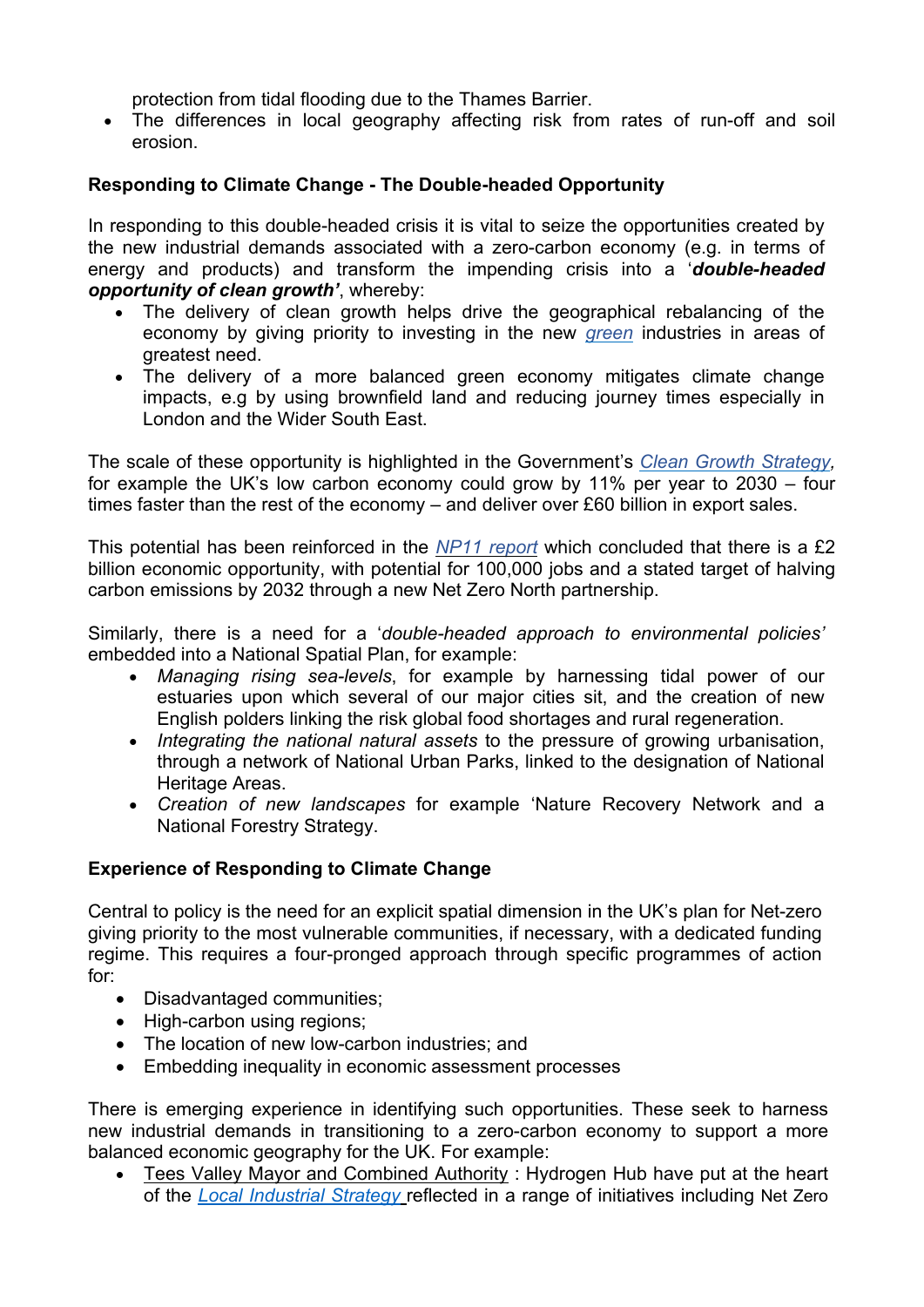Industry Innovation Centre, a CCUS project, and proposed net zero electricity plant

- Leeds City Council: The linkage of tackling climate change with economic policies is demonstrated in the *[Inclusive](https://democracy.leeds.gov.uk/documents/s193114/Inclusive%20Growth%20Strategy%20Report%20Appendix%20A%20Strategy%20Document%20150719.pdf) [Growth](https://democracy.leeds.gov.uk/documents/s193114/Inclusive%20Growth%20Strategy%20Report%20Appendix%20A%20Strategy%20Document%20150719.pdf) [Strategy](https://democracy.leeds.gov.uk/documents/s193114/Inclusive%20Growth%20Strategy%20Report%20Appendix%20A%20Strategy%20Document%20150719.pdf)* [o](https://democracy.leeds.gov.uk/documents/s193114/Inclusive%20Growth%20Strategy%20Report%20Appendix%20A%20Strategy%20Document%20150719.pdf)f Leeds City Council (see Case Study).
- Greater London Authority: The potential for linking climate change with the wider social agenda is also central to the Greater London Authority *[1.5C](https://www.london.gov.uk/what-we-do/environment/climate-change/climate-action-plan) [Compatible](https://www.london.gov.uk/what-we-do/environment/climate-change/climate-action-plan) [Plan:](https://www.london.gov.uk/what-we-do/environment/climate-change/climate-action-plan)*
- The Scottish Just Transition Commission is developing a range of *[Just](https://www.gov.scot/groups/just-transition-commission/) [Transition](https://www.gov.scot/groups/just-transition-commission/) [Principles,](https://www.gov.scot/groups/just-transition-commission/)* which include creating opportunities to develop resource-efficient and sustainable economic approaches that help address inequality and poverty, but also have wider application; and
- IPPR 2021 *[report](https://www.ippr.org/files/2019-03/energy-skills-march19.pdf)* proposes setting up a *Just Transition Commission* for the North of England and a Just Transition Fund for the North of England as part of regional economic development funding to help the drive towards a low-carbon economy and to mitigate against the negative impacts of decarbonisation.

### **The Challenges to Net-zero Governance**

The challenges to delivering Net-zero are not the lack of ideas or opportunities but the endemic governance problems in the UK which threaten and undermine the action required to '*shift the dial'* of public policy. It is important to face up to the following challenges to Net-zero Governance:

- *Conflicting UK Policies* arising from an over-centralised administrative system where priorities and action are fragmented and where departmental initiatives do not always cohere or reinforce one another. Implication: this has been well set out in the House of Lords *[report](https://lordslibrary.parliament.uk/net-zero-and-integrated-policymaking/)* and the *[recommendations](https://www.nao.org.uk/wp-content/uploads/2020/12/Achieving-net-zero.pdf#page=10)* of the National Audit Office in 2020.
- *Strained Central–Local Relationships* arising from the central control and detailed scrutiny of local decision-making, meaning that devolved powers in practice are very constrained. Implication: this has, for example, constrained local authorities in setting standards for energy efficiency in local plans. For example, the RTPI 2018 *[report](https://www.rtpi.org.uk/media/3568/rising-to-the-climate-crisis-1.pdf)* raised concerns about the revised National Planning Policy Framework (NPPF);
- *Flawed Strategy for Growth* that assumed incorrectly that the benefits of growth in London and the Wider South East would spill over to the rest of the UK. Implication: this has resulted (and continues to result) in unsustainable patterns of growth involving avoidable increases in travel distances and pressure on greenspaces as illustrated in UK2070 *[report](http://uk2070.org.uk/wp-content/uploads/2019/05/UK2070Commission-MODELLING-TECHNICAL-REPORT.pdf)*;
- *Low Levels of Investment* compared with other advanced economies which result in under-resourced programmes of action, creating a competitive project-based bidding culture to the detriment of the 'left behind' places: Implication: currently policies to promote Net-zero are not on the scale required to deliver the rate of change [required](http://uk2070.org.uk/wp-content/uploads/2020/09/Greengauge-Report-Final.pdf), e.g. the level of funding required to deliver comprehensive transit networks for all major urban areas.
- *Constant Change in Policies and Delivery Agencies* which does not allow sufficient time for any programme of action to have real impact. Many initiatives change with government cycles e.g the decision in 2015 to scrap the *Code for Sustainable Homes*.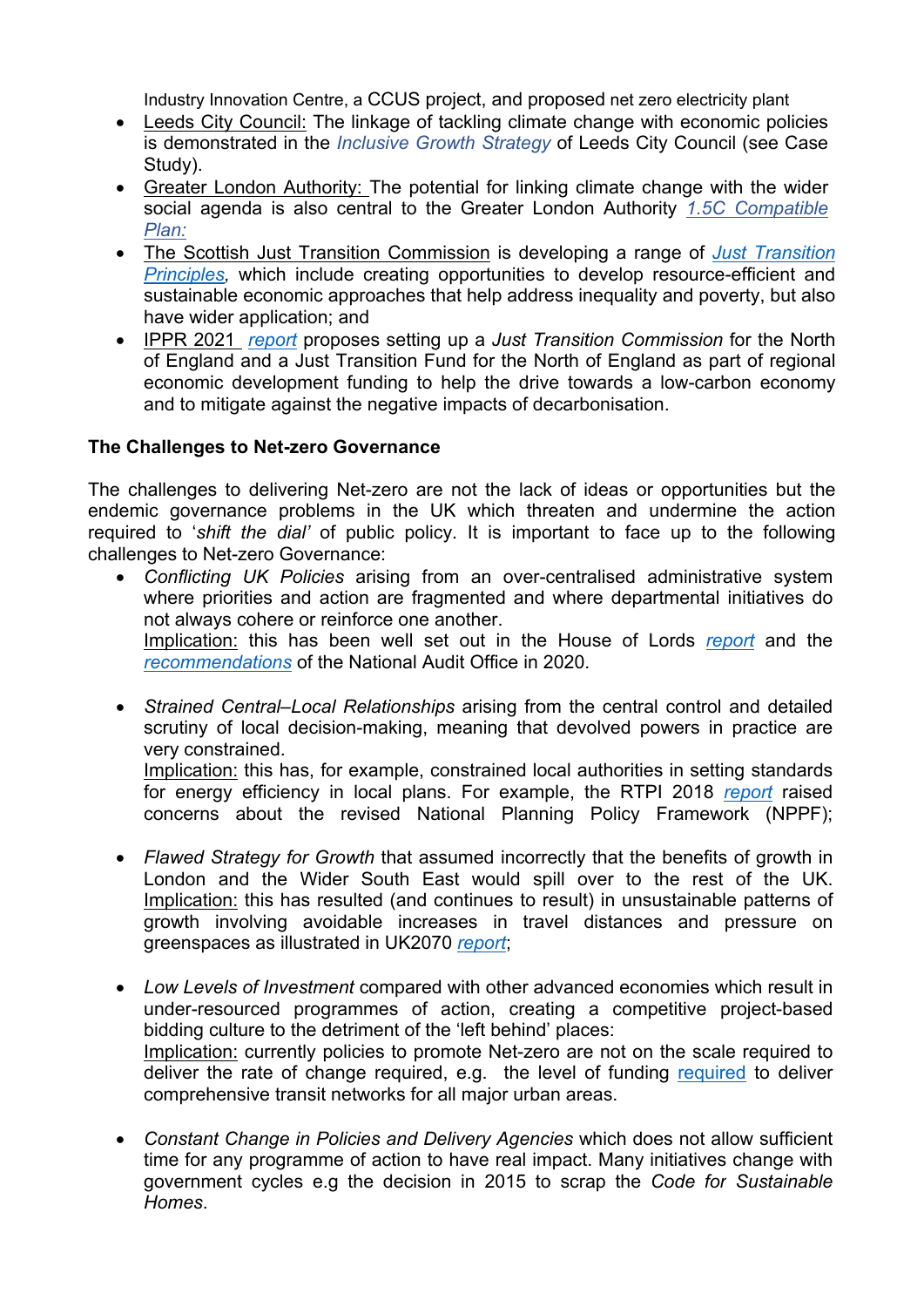Implication: The need for greater consistency of policy and a coherent plan has again been highlighted in the *[Institute](https://www.instituteforgovernment.org.uk/sites/default/files/publications/net-zero-government-climate-change-target.pdf) [for](https://www.instituteforgovernment.org.uk/sites/default/files/publications/net-zero-government-climate-change-target.pdf) [Government](https://www.instituteforgovernment.org.uk/sites/default/files/publications/net-zero-government-climate-change-target.pdf)* 2021 report;

 *Narrow Short-Term Measures of Success* that do not take account of longer- term generational and wellbeing impacts being based on CBA ratios, not need. Implication: the need for a clear target for 2050.

## **Rebalancing Central- Local Relationships**

The balance of central and local governance is of particular significance in delivering *Netzero Governance*. The centralisation of power away from local authorities to central government has been persistent process since WWII. The UK is now the most centralised major developed economy, resulting in inappropriate *one-size-fits-all place-blind* policies in England in contrast to the devolved nations It will continue to limit the capacity for local action, innovation and flexibility in tackling climate change, (refer Annex C). Covid-19 has demonstrated the importance of local leadership. There is a need for a full package of devolved powers open to all local authorities.

A change in culture is required to create a '*parity of esteem*' between central and local government, which is currently missing. As a corollary, there is a need to move to a system based on consistent and strategic programmes of action and reinforcing emerging strategic local and regional partnerships. This is illustrated in the recent consultation *[report](http://wseplanningnetwork.org/wp-content/uploads/2021/07/LWSE-Strategic-Planning-Network-Discussion-Paper-July-2021-002.pdf)* on London and the Wider South East.

Key to establishing effective devolution is delivering real fiscal devolution. The principles that could be adopted include:

- Block allocations to remove silo-based budgeting;
- Take account and offset the distortions of established patterns of wealth;
- Levels of funding should be linked to long-term needs set out in spatial strategies;
- A move to a place based multi-year integrated budgeting of public services; and
- City Region funding deals to be aligned with strategic spatial planning.

Potential ways forward include:

- A review of Whitehall requirements to a more relaxed to permit greater policy divergence;
- Piloting of the concept of Local Public Accounts Committees to cover both devolved and non-devolved spending decisions; and
- An exploration of the options around fiscal devolution which overcome the large differentials of tax incidence and capacity to generate revenue.

There is also need to make *Government Fit for Purpose* with New Institutions and Processes. Central government needs to align its actions and provide a framework of support. through:

- National Outcomes Frameworks based on national performance targets:
- A powerful cross-government ministerially-led committee to oversee the delivery of the programme;
- A dedicated national team to develop and deliver the programme;
- Flexible 'block grant' funding: and
- Independent institutions and commissions located outside London and the Wider South East including one for the *Just Transition to Net-zero*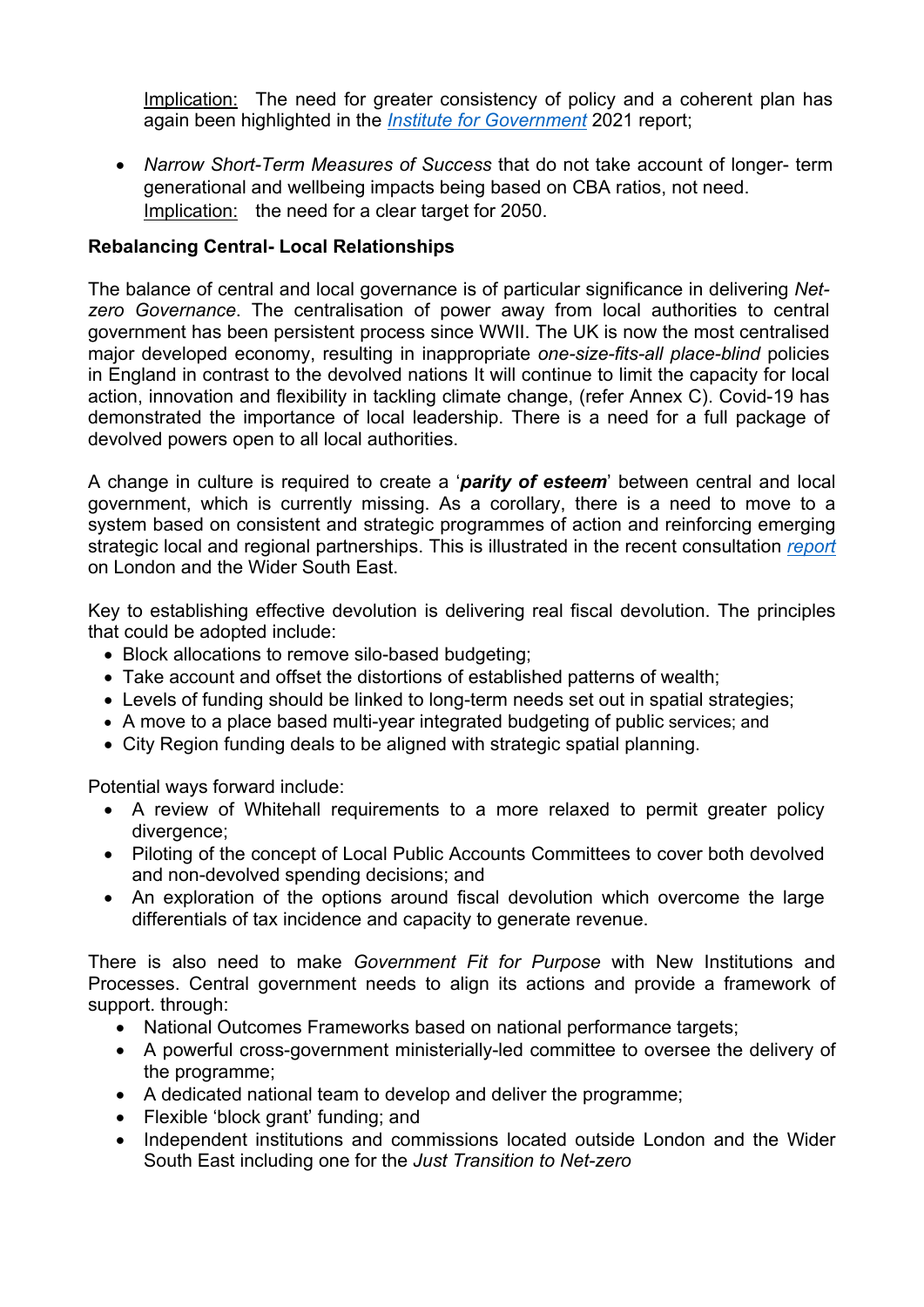## **Strategic Institutional Capacity**

Local strategic capacity across the board is central to the delivery of the Net-zero agenda. Cross-boundary infrastructure and environmental issues are wider than even the few existing strategic bodies are able to address alone. However, there is a strategic institutional gap in England which is too often filled by central government and its agencies, either directly, or through, for example, the planning appeal processes, often ending on Minister's desks.

Therefore, alongside the weakness of local government and an over-centralised national government, the lack of strategic regional governance in England is a serious barrier to economic growth. To create sound structures for decision making, new arrangements are needed based on the following principles:

- Local and sub regional areas of cooperation should be required, based on functional economic regions;
- Joint working in metropolitan and city regions should be mandatory.
- Cross regional working subnational arrangements building on the existing work in the Midlands, the North and the Southwest, and as proposed for London and the [Wid](http://wseplanningnetwork.org/)er South East, and set out in the recent report by the *[London](http://wseplanningnetwork.org/) [and](http://wseplanningnetwork.org/) [Wider](http://wseplanningnetwork.org/) [South](http://wseplanningnetwork.org/) [East](http://wseplanningnetwork.org/) [Planning](http://wseplanningnetwork.org/) [Network](http://wseplanningnetwork.org/)*.
- Decisions should be supported by being linked to spending programmes.
- Joint technical teams should be established.

*November 2021*

# **ANNEX A The UK2070 10-Point Plan**

- A Spatially Just Transition to Zero-carbon to seize the opportunity to tackle climate change and re-balance the economy, ensuring there is an explicit spatial dimension to the UK's plan to become zero carbon by 2050.
- Delivering a Connectivity Revolution investing in a new connectivity revolution, transforming the connections between cities, within cities and beyond cities to poorly connected towns through increasing infrastructure investment to at least 3% of GDP per annum.
- Creating New Global Centres of Excellence harnessing increased investment in research and development to create 'hub and spoke' networks of excellence and growth across the country comparable to the economic impact of the 'golden triangle' of London, Oxford and Cambridge.
- Strengthening the Foundations of Local Economies by strengthening economies in disadvantaged towns and empowering local leadership to develop economic capacity and promote resilience and wellbeing.
- Rethinking the Housing Crisis, recognising housing as part of national infrastructure and ensuring that the supply of new housing is aligned with the needs of the economy.
- Harnessing Cultural & Environmental Assets increasing the focus of policy and funding on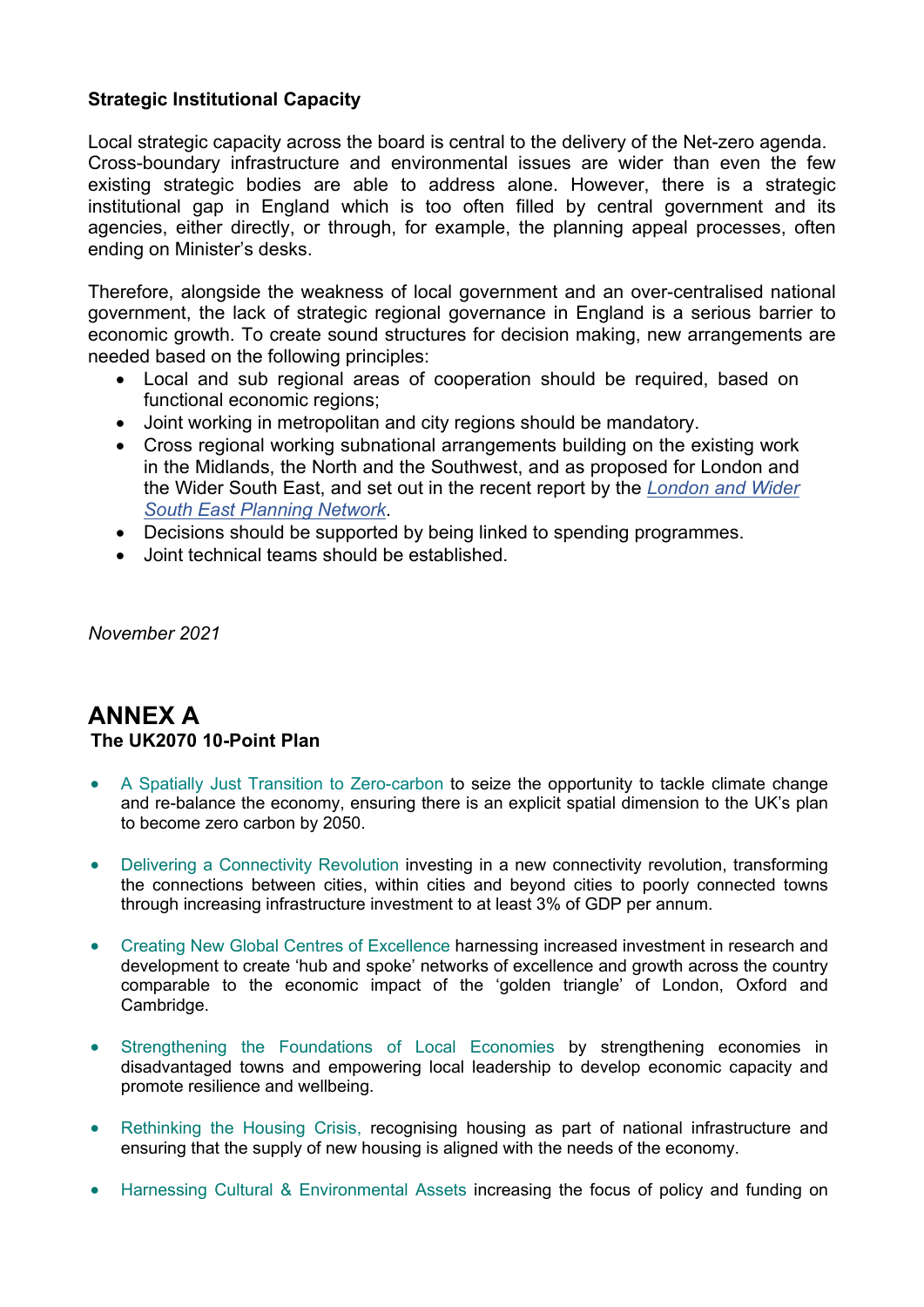assets outside of London.

- Implementing a Comprehensive Devolution, shifting power and funding away from Westminster and Whitehall through a radical programme of devolution and allowing different places to progress through different levels of devolution according to local ambition, need and capacity.
- Future Skilling the UK tackling the historic under-performance of the UK on skills through national plans to raise attainment levels, especially in those skills needed to achieve the levels of the best performing places.
- Levelling UP Access to Funds tripling the size of the Shared Prosperity Fund for 20 years, with clear spatial priorities, delivering an extra expenditure of £200bn over that already planned.
- Shaping the UK2070 Future. A National Spatial Plan for England tasking the National Infrastructure Commission with creating a national spatial plan for England and linking to those in Scotland, Wales and Northern Ireland, to guide investment and to support local and regional spatial plans.

#### Changing the Way Decisions are Made

In order to deliver the above actions a powerful ministerially-led cross- government committee needs to be established with a dedicated team, to oversee delivery and embed levelling up, supported by spatial analysis, flexible funding and new measures of success, including a review of the Green Book appraisal methodology on the way major projects and local priorities are funded and assessed.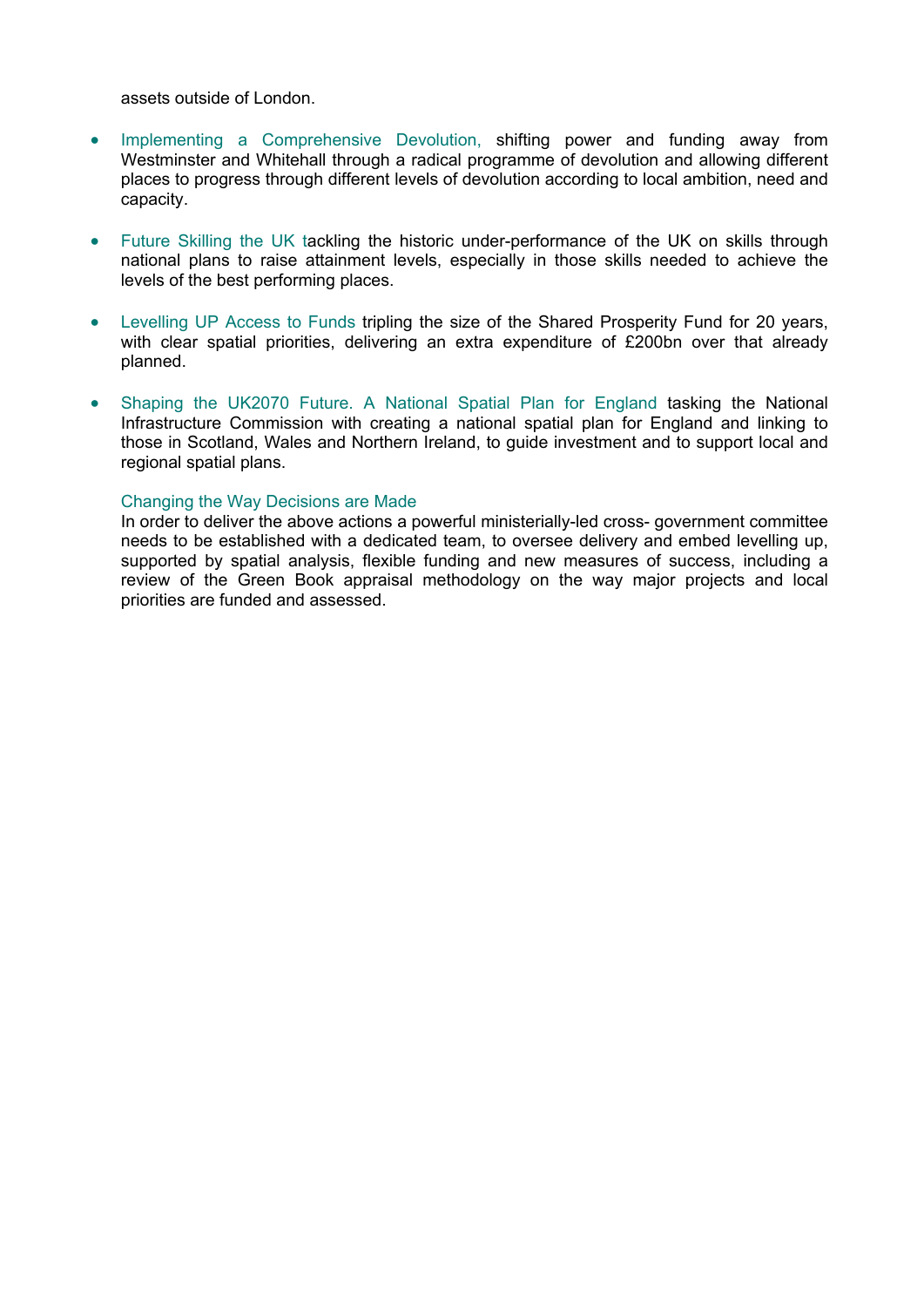# **Annex B A Spatially Just Transition to Zero-Carbon**

**Action 1** sets out a four-pronged strategy for embedding the eradication of inequalities in the transition to a zero-carbon economy – *Just Transition*. This could form a key contribution by the UK to the international COP26 United Nation's climate change summit in Glasgow.

**\_\_\_\_\_\_\_\_\_\_\_\_\_\_\_\_\_\_\_\_\_\_\_\_\_\_\_\_\_\_\_\_\_\_\_\_\_\_\_\_\_\_\_\_\_\_\_\_\_\_\_\_\_\_\_\_\_\_\_\_\_\_\_\_\_\_\_\_\_**



# **A C TION 1**

### **A Spatially Just Transition to Zero-Carbon**

It is recommended that the UK Government and devolved administrations should commit explicitly to the delivery of a Spatially *Just Transition* as a fundamental principle of in the delivery a zerocarbon economy through:

- $\Box$  Specific Action Plans to mitigate the impacts of climate change on disadvantaged and marginalised communities, including *Just Transition* funds;
- □ A targeted Transition Strategy for High-Carbon Regional Economies, especially the North West and West Midlands regions of England;
- $\Box$  Refresh the Industrial Strategy to prioritise the potential new economic opportunities in adapting to climate change to help in levellingup social outcomes and economic performance; and
- $\Box$  Updating criteria to embed inequality impacts into Green Book guidance on climate change impact assessment.